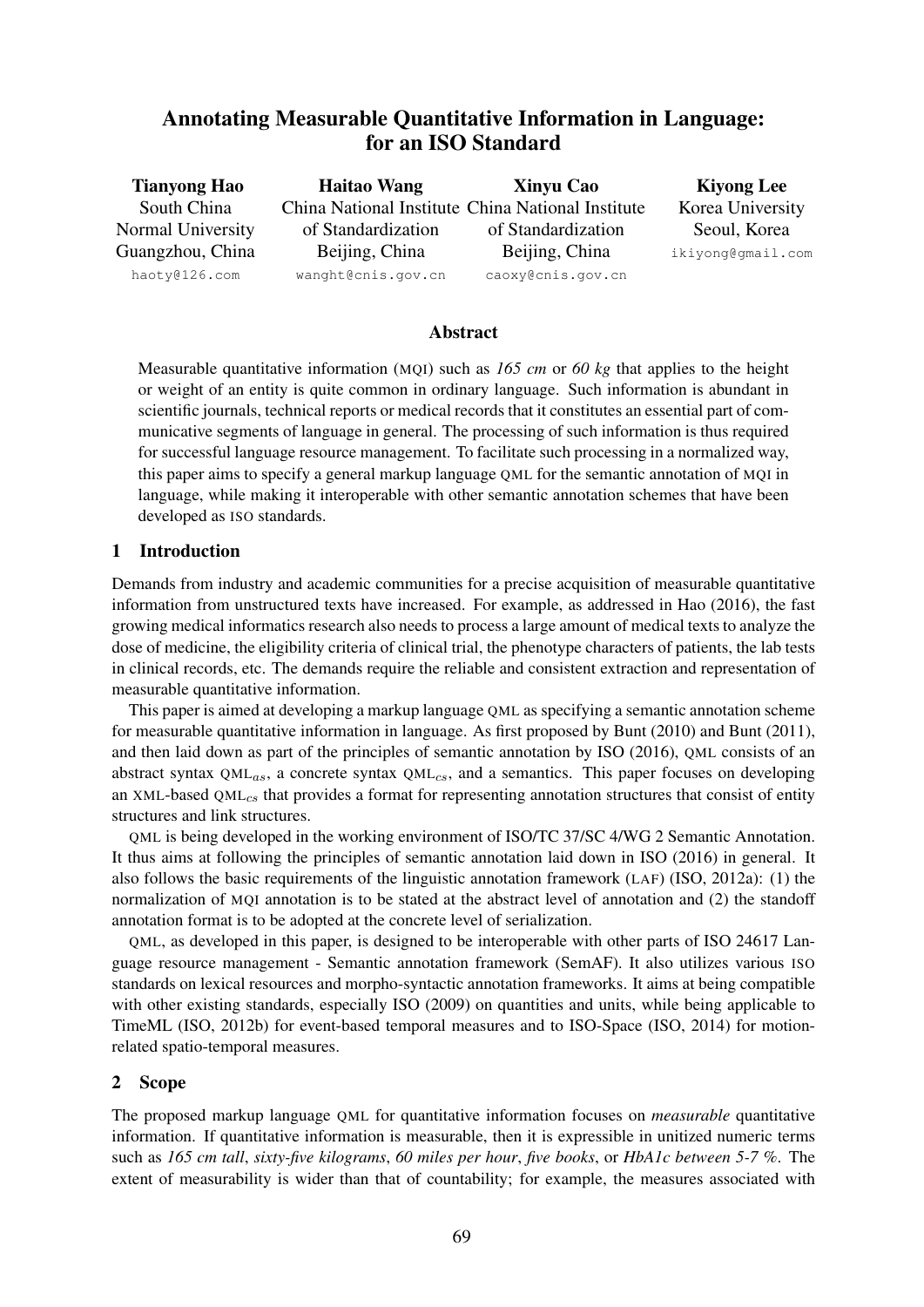objects that are referred to by mass nouns such as *whisky* or *gasoline* themselves are not countable measures, although bottles of whisky or gallons of gasoline are countable and measurable. Hence, the scope of QML includes countable measures as well as other types that are considered measurable.

The following three cases are, however, excluded from the scope of QML, although they may be considered as involving quantitative information in one way or another;

- 1. Pure mathematical equations or formulas for scientific calculations like *1+1=2* and *1 plus 1 equals 2*, pure numerical relation such as *2 is greater than 1*. They express (truth-functional) propositions involving numerical relations only.
- 2. Quantitative terms such as *a few miles* or *very far* are excluded either because the quantity is not expressed in explicitly numerical terms or because no unit is mentioned.
- 3. QML does not define what units are. Units are conventionally decided on, depending on their application domains. If needed, QML simply refers to ISO (2009) or more than a dozen of its subsequent parts on *quantities and units*, in which units are rigorously defined with respect to each application domain.

# 3 Specification of QML

### 3.1 Metamodel

The overall structure of QML is represented by a metamodel in Figure 1. This metamodel introduces: (1) communicative segments as input to the annotation of MQI, (2) from which markable expressions are extracted, and (3) four basic entity types: entity, dimension, quantitative relation, and measure with its two subtypes, **numeric** and **unit**, which are all anchored to markables. This metamodel also introduces (4) two relation types, measure link ( $\langle \text{mLink}\rangle$ ) and comparison link ( $\langle \text{cLink}\rangle$ ). Triggered by a dimension, each **measure link**, tagged  $\langle m \rangle$  has a measure to an entity. Triggered by a quantitative relation, each **comparison link**, tagged  $\langle$ cLink> relates a measure to another or other more measures.



Figure 1: Metamodel of QML

# 3.2 Abstract syntax of OML  $(OML_{as})$

The abstract syntax specifies an annotation scheme in set-theoretical terms in an abstract way. The abstract syntax  $QML_{as}$  for the semantic annotation of measurable quantitative information in communicative segments of language is a quintuple  $\langle C, M, B, R, \mathbb{Q} \rangle$  such that

- 1. C is a nonempty set of communicative segments;
- 2. M is a nonempty set of (possibly null) sequences of segments, called *markables*, from C;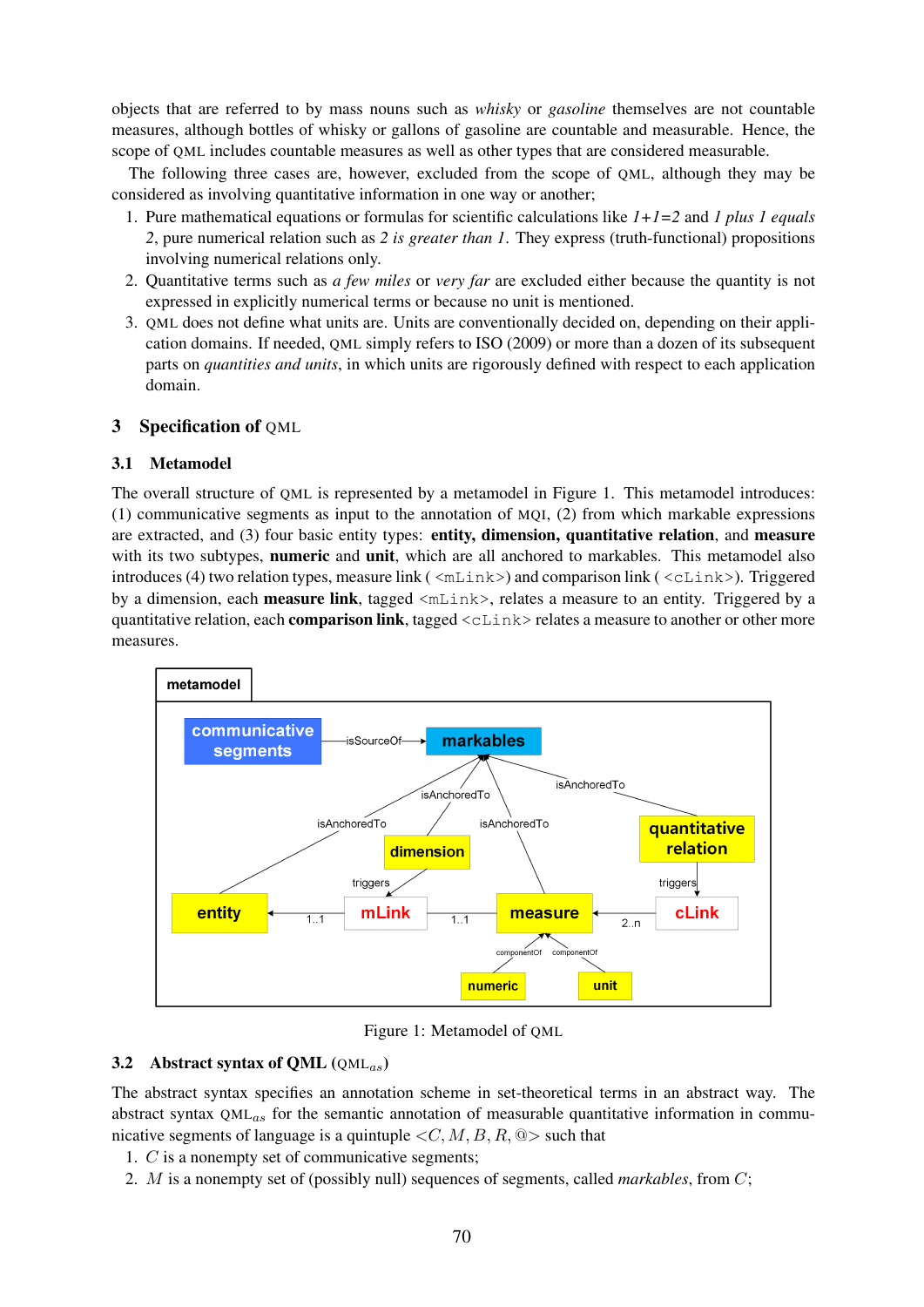- 3.  $B$  is a nonempty set of basic entity types, anchored to  $M$ , consisting of **entity, dimension, quanti**tative relation, and measure with its two subtypes, numeric and unit.
- 4. R is a nonempty set of relation types that consists of measure link and comparison link.
- 5. @ is a set of assignments that specify the list of attributes and their value types associated with each of the basic entity types in  $B$  and each of the link types in  $R$ .

In the abstract syntax  $QML_{as}$ ,  $\textcircled{a}$  is expressed in set-theoretic tuples.  $\textcircled{a}(measure)$  is, for instance, a tuple  $\langle \mathcal{Q} \text{target}, \mathcal{Q} \text{numeric}, \mathcal{Q} \text{unit} \rangle$ , consisting of three required attributes such that  $\mathcal{Q} \text{target}$  is an anchor to M, the value of  $@numeric$  is REALS, and the value of  $@unit$  is one of conventionally accepted unit values, provided their values are not complex. The entity types,  $@numeric$  and  $@unit$ , treat complex numerics (e.g. '14.0 x 109') and units (e.g. 'km/hr'). As specified in ISO (2016), each link r in R is a triplet such that  $\mathbb{Q}r = \langle \eta, E, \rho \rangle$ , where  $\eta$  is an entity structure, E a set of entity structures, and  $\rho$  a relation from  $\eta$  to E.

QMLas defines well-formed structures, called *annotation structures*, each of which consists of a list of entity structures, each associated with a basic entity type in  $B$ , and a list of link structures, each associated with a relation type in R. Semantics then operates on these structures.

## 3.3 Concrete syntax  $(QML_{CS})$

### 3.3.1 Overall

Based on an abstract syntax, there can be several equivalent concrete syntaxes. The concrete syntax  $QML_{cs}$  is one of such syntaxes based on the abstract syntax  $QML_{as}$  as specified above. This concrete syntax QML<sub>cs</sub> is XML-serialized. Each entity or link structure is represented by a structure, called *element*, consisting of a set of attribute-value pairs with a unique ID that has an attribute name  $xml$ :id. Each annotation structure is then a list of these structures, enclosed by the element, called *root element*.

Corresponding to each of the basic entity types and the link types in the abstract syntax  $OML_{as}$ , there is a unique element name, called *tag*, and a unique ID prefix for an XML-based concrete syntax QML<sub>cs</sub>, as shown in Table 1. Each ID prefix is followed by a positive integer. For example, " $x25$ " for  $\leq$ ntity>. In XML, the attribute for ID is prefixed with  $xml$ :id.

|                           | <b>Tags</b>              | <b>ID</b> prefixes | <b>Comment</b>                                      |
|---------------------------|--------------------------|--------------------|-----------------------------------------------------|
| root                      | $<$ OI>                  | qi                 | root tag                                            |
| <b>Basic entity types</b> |                          |                    |                                                     |
| entity                    | <entity></entity>        | X                  | object to which a measure applies                   |
| dimension                 | <dimension></dimension>  | d                  | triggers <mlink></mlink>                            |
| quantitative relation     | <qrelation></qrelation>  | qr                 | triggers $\langle$ cLink $\rangle$                  |
| measure                   | <measure></measure>      | me                 | unitized numeric quantities only                    |
| numeric                   | $<$ num $>$              | nu                 | allows complex numeric quantities                   |
| unit                      | $\langle$ unit $\rangle$ | บ                  | allows complex units                                |
| Link types                |                          |                    |                                                     |
| measure relation          | $<$ m $Link$             | m <sub>L</sub>     | relates a measure to an entity                      |
| comparison relation       | $<$ c $\text{Link}$      | сL                 | relates a measure to another or other more measures |

| Table 1: List of Tags in $QML_{cs}$ |  |  |
|-------------------------------------|--|--|
|-------------------------------------|--|--|

The specification of attribute assignments @ is defined with more specific data types in extended BNF (ISO/IEC, 1996) for the root in 3.3.2, entity types in 3.3.3, and link types in 3.3.4.

#### 3.3.2 Attribute specification of the root  $\langle$ OI>

```
List 1: List of attributes for \langle \circ \rangle in extended BNF
```

```
attributes = identifier, target, [lang], [source], [comment];
target = IDREF | CDATA;
lang = CDATA; \{ * \text{ refer to ISO (2010) on language codes*} \};
```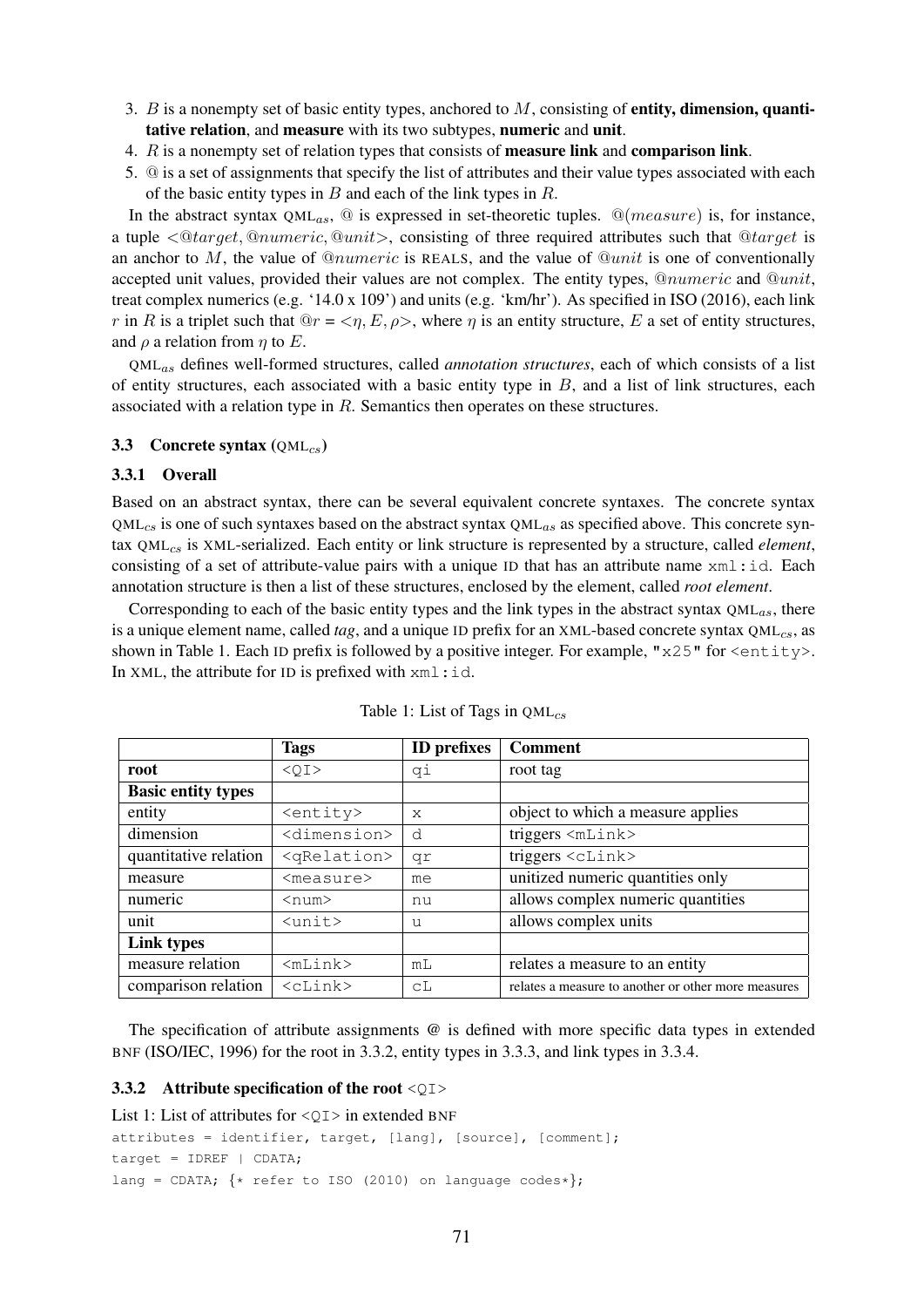source = CDATA; comment = CDATA;

#### 3.3.3 Attribute specification of the basic entity types

```
List 2: List of attributes for \leqntity> in extended BNF
attributes = identifier, target, type, [comment];
identifier = x + positive integer;target = IDREF | CDATA;
type = CDATA; \{*\text{ontological types}*\}comment = CDATA;
```
#### List 3: A list of attributes for  $\langle$  dimension> in extended BNF

```
attributes = identifier, target, type, [comment];
identifier = d + positive integer;
target = IDREF | CDATA;
type = CDATA; \{ * For example, "length", "width"*}
comment = CDATA;
```
#### List 4: A list of attributes for <qRelation> in extended BNF

```
attributes = identifier, target, type, [comment];
identifier = qr + positive integer;target = IDREF | CDATA;
type = CDATA; {* mathematical operators, e.g., "greater than"*}
comment = CDATA;
```
# List 5: A list of attributes for <measure> in extended BNF

```
attributes = identifier, target, num, unit, [comment];
identifier = me + positive integer;
target = IDENTER | CDATA;num = real numbers;
unit = CDATA | IDREF; \{ * \text{IDREF} refers to a complex unit *}
comment = CDATA;
```
## 3.3.4 Attribute specification of the link types

By ISO (2016), every link structure is of the form  $\langle \eta, E, \rho \rangle$  such that  $\eta$  is an entity structure, E is a set of entity structures, and  $\rho$  is a relation over them.<sup>1</sup> In QML<sub>cs</sub>, we name the entity structure  $\eta$  "figure" and the set of entity structure  $E$  "ground" as in ISO-Space ISO (2014). There are two link types in  $QML_{as}$ , tagged  $\langle$ mLink> and  $\langle$ cLink> in QML<sub>cs</sub>. Their attributes are specified as in List 6 and List 7.

```
List 6: A list of attributes for \langle m_{\text{Link}} \rangle in extended BNF
```

```
attributes = identifier, figure, relType, ground, [trigger], [comment];
identifier = mL + positive integer;figure = IDREF; \{ *ID \text{ of } \leq \text{measure} > * \}ground = IDREFS; {*IDS of <entity>s to which the value of <measure> applies*}
relType = CDATA; \{ *type of measure that depends on its application domain* \}trigger = IDREF; \{ *ID \text{ of } \langle \text{dimension} \rangle * \}comment = CDATA:
```
### List 7: A list of attributes for  $\langle c \rangle$  clink in extended BNF

```
attributes = identifier, relType, figure, ground, [trigger], [comment];
identifier = cL + positive integer;
relType = CDATA;figure = IDREF; \{ *ID \text{ of } \leq \text{measure} > * \}
```
<sup>&</sup>lt;sup>1</sup>An entity structure is a pair  $\langle m, s \rangle$ , where m is a markable and s is semantic information annotated on m.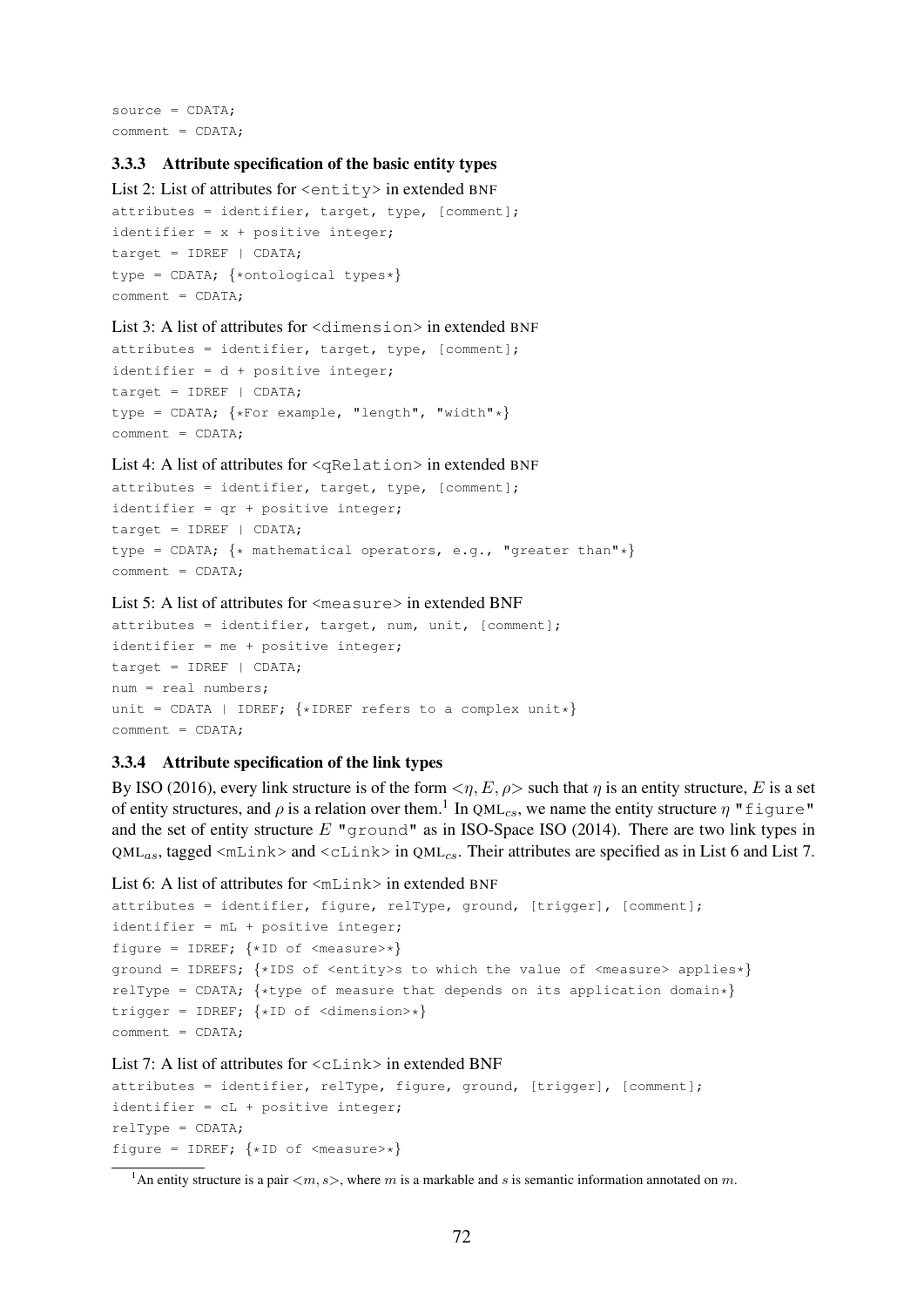```
ground = IDREFS; {*IDS of <measure>s*}
trigger = IDREF; \{ *ID \text{ of } \leq R\}comment = CDATA;
```
#### 3.4 Illustration of Concrete syntax  $(QML_{cs})$

This clause illustrates how  $OM_{CS}$ ) applies to the representation of measure quantitative information in language in general. $<sup>2</sup>$ </sup>

Each of the steps of MQI annotation is illustrated with a sample textual data "Mia is 165 cm tall." Step 1: Pre-processing: word-segmentation and anchoring

Before the semantic annotation of QML-cs applies to some specific language data, the data needs to be pre-processed, for instance, through word segmentation. The word segmentation of the sample data is represented inline as illustrated below.

```
(1) <wordSeg xml:id="ws1" target="#1a" lang="en">
    <w xml:id="w1">Mia</w>
    \langle w \rangle xml:id="w2">is\langle w \rangle<w xml:id="w3">165</w>
    \langle w \; xm1:id="w4">\text{cm}\langle/w\rangle<w xml:id="w5">tall</w>
    <punct xml:id="p1">.</punct>
    </wordSeg>
```
This can also be represented in a much simpler way:

```
(2) <wordSeg xml:id="ws1" target="#1a" lang="en">Mia_w1 is_w2 165_w3 cm_w4 tall_w5.
   </wordSeg>
```
Based on the word-segmentation data such as (1) or (2), markables are chosen and each assigned an appropriate entity type, as represented below.

 $(3)$  Mia\_x1 is  $[165 \text{ cm}]$  me1 tall\_d1.

 $<$ / $O$ T $>$ 

#### Step 2:Annotation with quantitative information

Word-segmented and anchored data is then annotated with measurable quantitative information, as represented below.

```
(4) a. <wordSeg xml:id="ws1" target="#1a" lang="en" >Mia_w1 is_w2 165_w3 cm_w4
     tall w5.</wordSeg>
   b. <QI xml:id="qi1" target="#ws1" lang="en">
      <entity xml:id="x1" target="#w1" type="person"/>
      <measure xml:id="me1" target="#w3,#w4" num="165" unit="cm"/>
      <dimension xml:id="d1" target="#w5" type="length" />
      <mLink xml:id="mL1" figure="#me1" ground="#x1" relType="length"
      trigger="#d1" />
```
With anthor sample data "John is more than two meters tall.", we show how a quantitative relation, tagged <qRelation>, triggers a comparison relation, tagged <cLink>, that relates a measure to another or other more measures. This annotation is interpreted as stating that the height of a person, named John, is represented

```
(5) a. \leq \leq \leq \leq \leq \leq \leq \leq \leq \leq \leq \leq \leq \leq \leq \leq \leq \leq \leq \leq \leq \leq \leq \leq \leq \leq \leq \leq \leq \leq \leq \leq \leq \leq \leq \leqtwo w5 meters w6 tall w7. </wordSeq>
    b. QI xml:id="qi2" target="#ws2" >
       <entity xml:id="x1" target="#w1" type="person" />
        <qRelation xml:id="qr1" target ="#w3, #w4" type="greaterThanOrEqual">
        \frac{1}{2} <measure xml:id="me1" target=" " num="" unit=" " />
        {*The <measure xml:id="me1"> is a non-consuming tag which is understood as
       being anchored to an empty string of texual segments*}
```
<sup>2</sup>We intend to adopt the TEI-serialization as specified in TEI (2016) for  $QML_{cs}$ . As this stage, however, we have adopted a less embedded mode of representing XML-elements for annotation structures that consist of entity and link structures.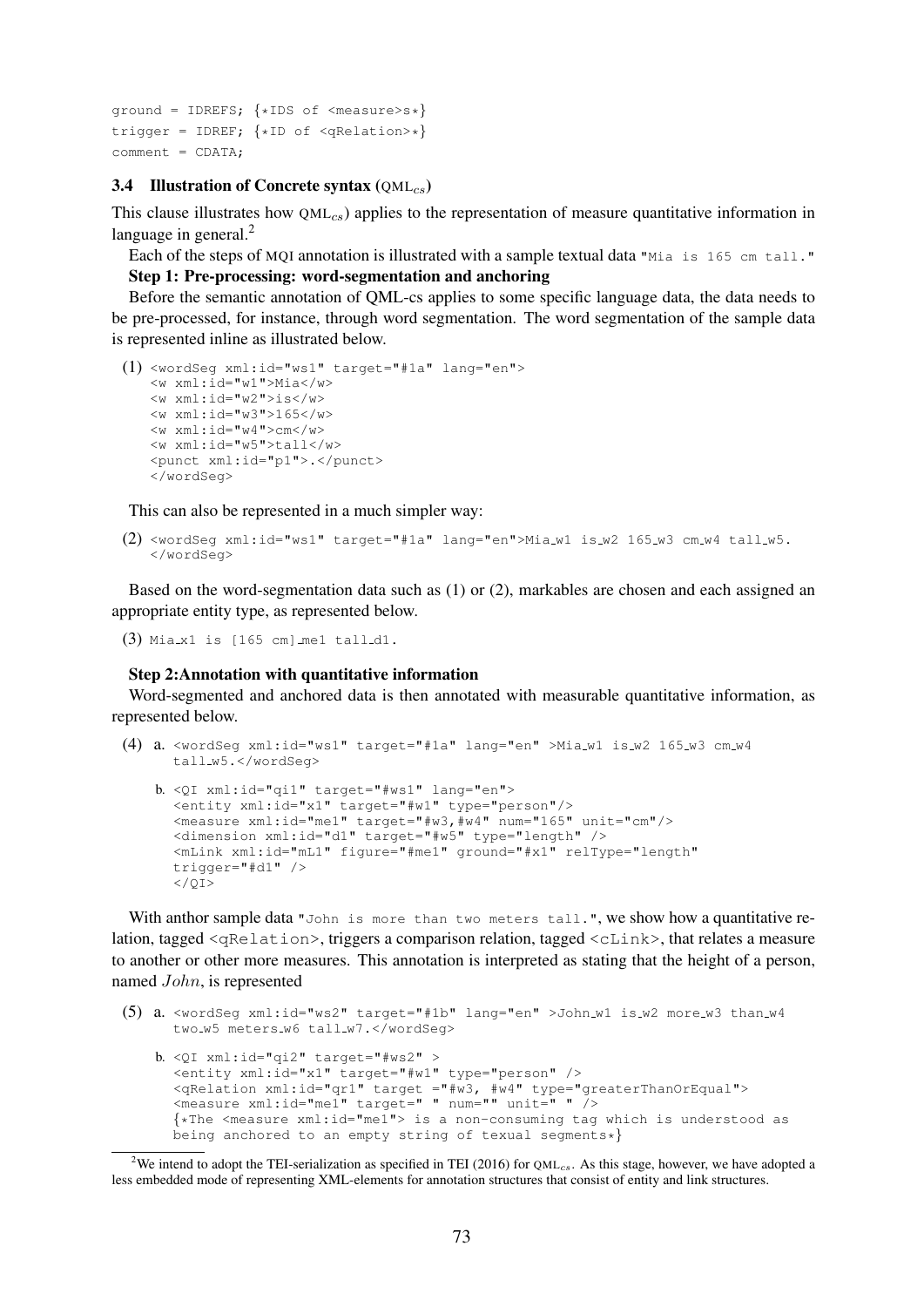```
<measure xml:id="me2" target="#w5, #w6" num="2" unit="meters" />
<cLink xml:id="cL1" figure="#me1" ground="#me2" relType="
greaterThanOrEqual" trigger="#qr1" />
<dimension xml:id="d1" target="#w7" type="length" />
<mLink xml:id="mL1" figure="#me1" ground="#x1" relType="length"
trigger="#d1" />
\langle/\capT>
```
## 4 Concluding Remarks

Focusing on measurable quantitative information, this paper reports the most recent progress of specification of a markup language QML. We defined the extent of markables of QML and presented a metamodel to show its general structure. In addition, its abstract syntax and an XML-based concrete syntax were formulated with the specification of associated attributes expressed in extended BNF, which is considered expressively more powerful than commonly used data-type declarations (DTD) of XML. The proposed concrete syntax was briefly illustrated with two simple datasets. A fully developed QML is expected to be part of the ISO 24617 standards on semantic annotation for language resource management.

# 5 Acknowledgments

This paper is supported by grants from National Key R&D Program of China (2016YFF0204205, 2018YFF0213901), China National Institute of Standardization (522016Y-4681, 522018Y-5948, 522018Y-5941), and National Natural Science Foundation of China (No.61772146).

### References

- Bunt, Harry. 2010. A methodology for designing semantic annotation languages exploiting semantic-syntactic ISO-morphisms. In Alex C. Fang, Nancy Ide, and Jonathan Webster (eds.), *Proceedings of the Second International Conference on Global Interoperability for Language Resources* (ICGL2010), pp.29-46. Hong Kong.
- Bunt, Harry. 2011. Abstract syntax and semantics in semantic annotation, applied to time and events. Revised version of Introducing abstract syntax + semantics in semantic annotation, and its consequences for the annotation of time and events. In E. Lee and A. Yoon (eds.), *Recent Trends in Language and Knowledge Processing*, pp.157-204. Hankukmunhwasa, Seoul.
- ISO. 2009. *ISO 80000:2009(E) Quantities and units Part 1: General*. The International Organization for Standardization, Geneva.
- ISO. 2010. *ISO 639–1:20109(E) Codes for the representation of names of languages Part 1: Alpha–2 code*. The International Organization for Standardization, Geneva.
- ISO. 2012a. *ISO 24612:2012(E) Language resource management Linguistic annotation framework (LAF)*. The International Organization for Standardization, Geneva.
- ISO. 2012b. *ISO 24617–1:2012(E) Language resource management Semantic annotation framework (SemAF) – Part 1: Time and events*. The International Organization for Standardization, Geneva.
- ISO. 2014. *ISO 24617–7:2014(E) Language resource management Semantic annotation framework (SemAF) – Part 7: Spatial information*. The International Organization for Standardization, Geneva.
- ISO. 2016. *ISO 24617-6:2016(E) Language resource management Semantic annotation framework (SemAF)- Part 6: Principles of semantic annotation*. The International Organization for Standardization, Geneva.
- ISO/IEC. 1996. *ISO/IEC 14977:1996(E) Information technology Syntactic metalanguage Extended BNF*. The International Organization for Standardization and the International Electrotechnical Commission, Geneva.
- Lee, Kiyong. 2016. An abstract syntax for ISOspace with its <moveLink> reformulated. In Harry Bunt (ed.), *Proceedings of the LREC 2016 Workshop, 12th Joint ACL–ISO Workshop on Interoperable Semantic Annotation (ISA-12)*, pp. 28-37. May 23-28, 2016, Portorož, Slovenia.
- Lee, Kiyong. 2015. The annotation of measure expressions in ISO standards. *Proceedings of the 11th Joint ACL-ISO Workshop on Interoperable Semantic Annotation (ISA-11)*